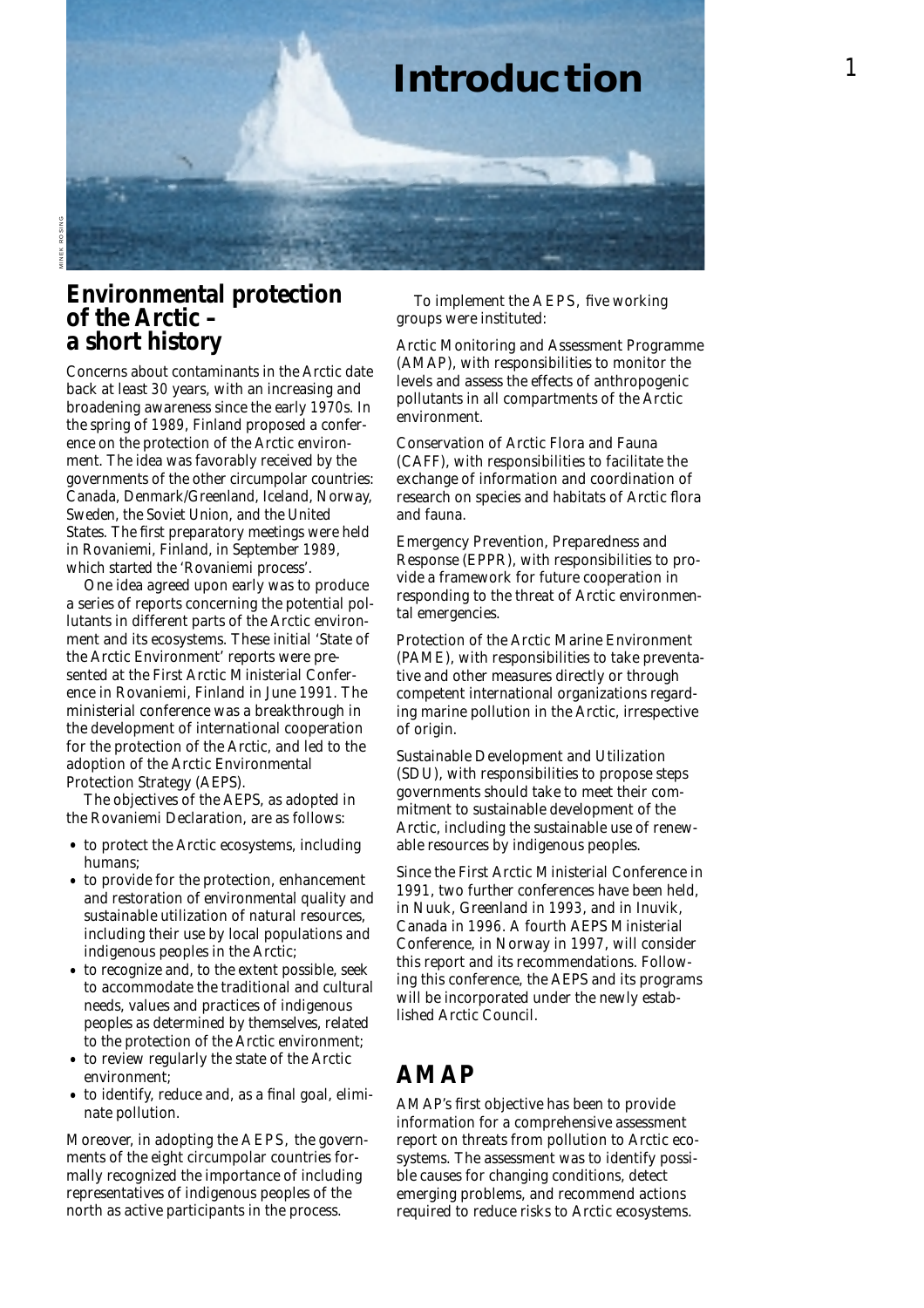From its inception, AMAP was conceived as a process integrating both monitoring and assessment activities. During its first period (1991-1996), AMAP has designed and implemented a coordinated program to monitor levels of pollutants in all compartments of the Arctic environment – the atmospheric, terrestrial, freshwater, and marine environments – and in human populations with respect to human health.

AMAP has also instituted an assessment process to produce assessment reports based on data already published in scientific literature, data obtained from AMAP's monitoring program, and traditional knowledge.

The initial work of AMAP focuses on three priority pollutants: persistent organic pollutants, heavy metals, and radioactivity. AMAP was also requested to monitor hydrocarbons to achieve better documentation of oil pollu-

#### *International agreements relevant to the Arctic*

Pollution issues are covered by several international agreements that are important in political efforts to reduce damage to Arctic ecosystems. Those that have particular relevance to this assessment are:

*Convention on Long-Range Transboundary Air Pollution (LRTAP):* The purpose of the UN Economic Commission for Europe's LRTAP Convention is to prevent, reduce, and control transboundary air pollution from both existing and new sources. This regional, binding agreement and the five related protocols represent the most appropriate instrument for addressing relevant components of the Arctic pollution problem. Current negotiations in LRTAP include efforts to conclude a new protocol on photochemical pollution, acidification, and eutrophication, and to prepare new protocols on heavy metals and persistent organic pollutants.

*Convention for the Protection of the Marine Environment of the North East Atlantic, 1992 (OSPAR):* OSPAR was developed under the Oslo and Paris Commissions to update two existing Conventions (the 1974 Paris Convention for the Prevention of Marine Pollution from Land-based Sources, and the 1972 Oslo Convention for the Prevention of Marine Pollution from Ships and Aircraft). The 1992 OSPAR Convention is currently one of the most applicable international agreements for addressing Arctic marine pollution from various sources.

The International Convention for the Prevention of Pollution from Ships, 1973, as mod*ified by the Protocol of 1978 (MARPOL 73/78):* This convention is a combination of two treaties adopted in 1973 and 1978. It covers all the technical aspects of pollution from ships, except the disposal of waste into the sea by dumping, and applies to ships of all types. It has five annexes covering oil, chemicals, sewage, garbage, and harmful substances carried in packages, portable tanks, freight containers, etc.

*Convention on the Prevention of Marine Pollution by Dumping of Wastes and Other Matter - London Dumping Convention:* The London Dumping Convention is the primary international agreement regulating ocean dumping of wastes. It has direct significance for several aspects of environmental protection of the Arctic, particularly in relation to radioactive waste disposal issues. All eight Arctic countries are Contracting Parties and have signed a recent comprehensive revision and restructuring of this Convention.

*Vienna Convention for the Protection of the Ozone Layer and the Montreal Protocol on Substances that Deplete the Ozone Layer*: The Vienna Convention of 1985 identified the threat to ozone in the atmosphere and resulted in the adoption of the 1987 Montreal Protocol, which limits the production of substances responsible for stratospheric ozone depletion. Compliance with the protocol including its amendments is the primary mechanism for protecting stratospheric ozone.

*Climate Convention*: Adopted at the Rio Conference in 1992, the United Nations Framework Convention on Climate Change provides an international framework to discuss greenhouse gases, especially carbon dioxide. A ministerial declaration at a meeting of parties to the convention in June 1996 includes instructions to negotiate binding agreements to reduce emissions.

*UNEP Global Programme of Action:* The 19th session of the UNEP Governing Council has decided to establish a negotiating committee before July 1, 1998 to prepare a global, legally-binding agreement on at least 12 persistent organic pollutants, and to finish its work before 2000. This fulfills a ministerial agreement within UNEP's Global Programme of Action for the Protection of the Marine Environment from Land-based Activities.

tion in the Arctic. At the Nuuk ministerial conference in 1993, acidification was given priority status on a subregional basis for Fennoscandia. Global climate change and stratospheric ozone layer depletion are addressed by other international programs, and at Nuuk AMAP was asked to assess whether the coverage of Arctic areas was sufficient within these programs.

#### *Structure*

The work of AMAP is implemented by the AMAP Working Group, which includes the following members:

- Representatives from the eight Arctic countries: Canada, Denmark/Greenland, Finland, Iceland, Norway, Russia, Sweden, and the United States;
- Representatives from indigenous peoples organizations: Saami Council, Inuit Circumpolar Conference (ICC), and the Association of Indigenous Peoples of the North, Siberia, and the Far East of the Russian Federation (AIPON).

To facilitate and harmonize AMAP's work with other actors in the Arctic, the following countries and organizations participate as observers in the Working Group:

- Observing countries: Germany, Netherlands, Poland, United Kingdom;
- Observing and Cooperating International Organizations: Advisory Committee on Protection of the Sea (ACOPS), European Environment Agency (EEA), International Arctic Science Committee (IASC), International Atomic Energy Agency (IAEA), International Council for the Exploration of the Sea (ICES), International Union for Circumpolar Health (IUCH), Nordic Council of Parliamentarians (NCP), Northern Forum, OECD Nuclear Energy Agency (OECD/NEA), Oslo and Paris Commissions (OSPARCOM), United Nations Economic Commission for Europe (UN ECE), United Nations Environment Programme (UNEP), World Meteorological Organization (WMO), World Wide Fund for Nature (WWF);
- AEPS Organizations: Conservation of Arctic Flora and Fauna (CAFF), Protection of the Arctic Marine Environment (PAME), Emergency Prevention, Preparedness and Response (EPPR), Indigenous Peoples Secretariat (IPS), Sustainable Development and Utilization (SDU).

AMAP also established an Assessment Steering Group to coordinate all work associated with the assessment of contaminants in the Arctic environment. The members are scientists active in different fields of research, representatives of indigenous peoples organizations, and the AMAP Board (chair, vice-chair, and executive secretary).

AMAP is supported by a permanent Secretariat located in Oslo, Norway.